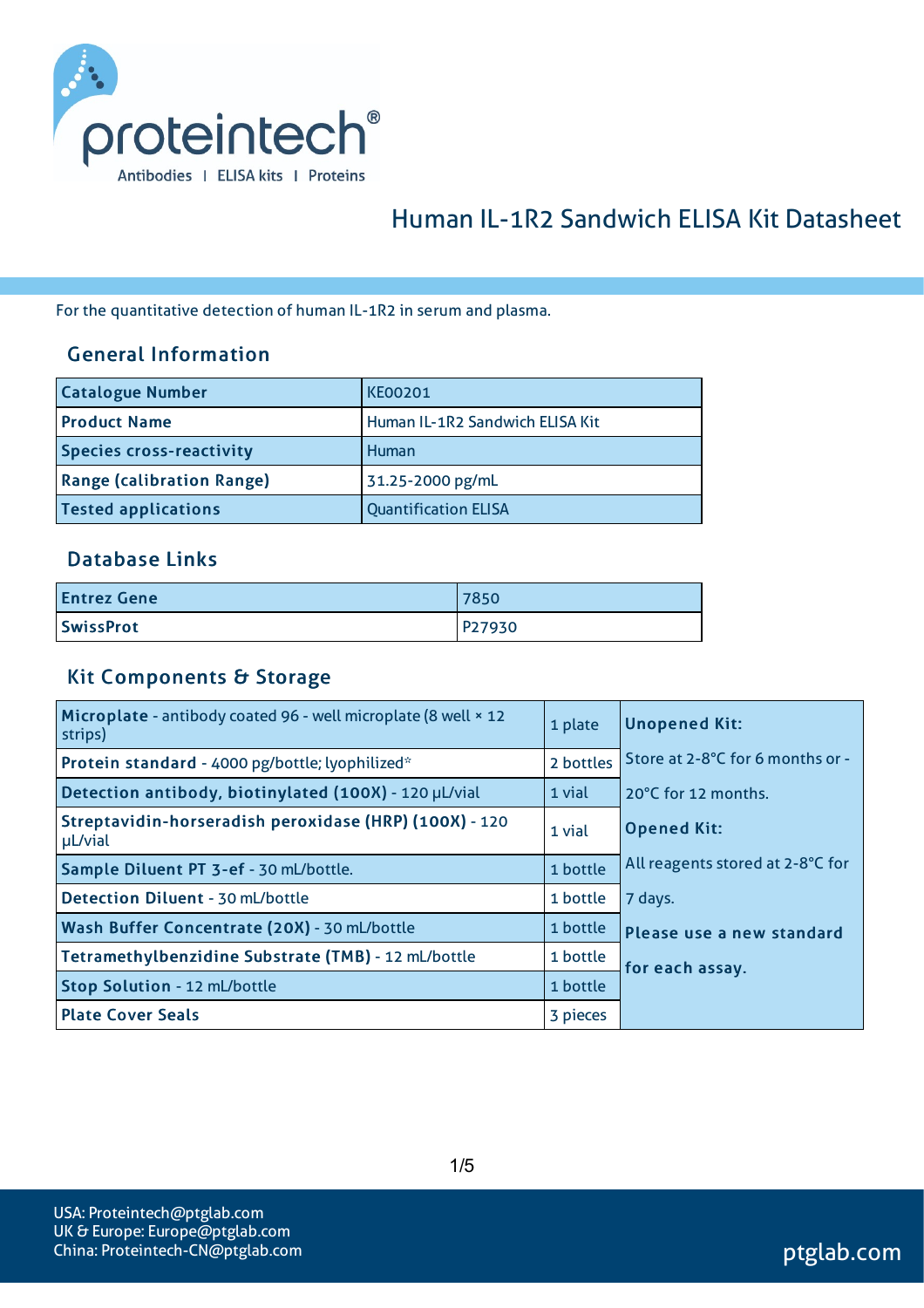#### NB: Do not use the kit after the expiration date.

Sample Diluent PT 3-ef is for protein standard and samples. Detection Diluent is for Detection antibody and streptavidin-HRP. \*Add 2mL Sample Diluent PT 3-ef in protein standard. Thisreconstitution gives a stock solution of 2000 pg/mL.



## Product Description

KE00201 is a solid phase sandwich Enzyme Linked-Immuno-Sorbent Assay (Sandwich ELISA). The IL-1R2 ELISA kit isto be used to detect and quantify protein levels of endogenous IL-1R2. The assay recognizes human IL-1R2. An antibody specific for IL-1R2 has been pre-coated onto the microwells. The IL-1R2 protein in samples is captured by the coated antibody after incubation. Following extensive washing, another antibody of biotinylated specific for human IL-1R2 is added to detect the captured human IL-1R2 protein. Forsignal development, Streptavidin-HRP is added, followed by Tetramethyl-benzidine (TMB) reagent. Solution containing sulfuric acid is used to stop color development and the color intensitywhich is proportional to the quantity of bound protein is measurable at 450 nm with the correction wavelength set at 630 nm.

#### Background

Interleukin-1 receptor type 2 (IL-1R2, also known as CD121b) is a cytokine receptor that belongsto the interleukin 1 receptor family. IL-1R2 binds interleukin alpha (IL-1A), interleukin beta (IL-1B), and interleukin 1 receptor, type I (IL-1R1/IL-1RA), and acts as a decoy receptor that inhibits the activity of its ligands. It exists in both a membrane bound and soluble form. Soluble molecules are found in cell culture supernatant and in biological fluids underseveral physiopathological conditions.

#### Sample Preparation

Different samples may require proper dilution to fall within the range of the assay. The serum or plasma is better to be diluted 1:4 or 1:8 before assay.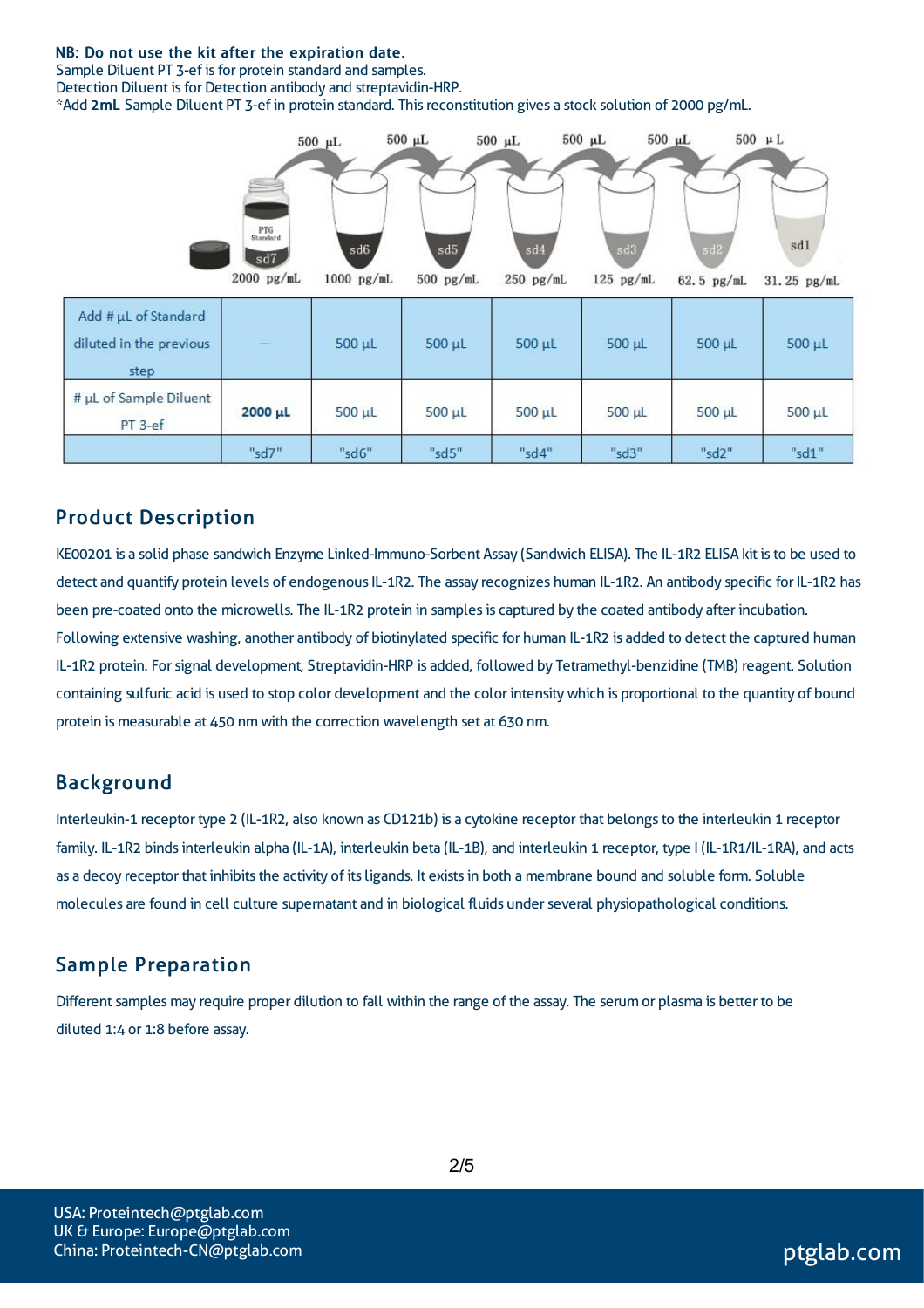## Safety Notes

This product is sold for lab research and development use ONLY and not for use in humans or animals. Avoid any skin and eye contact with Stop Solution and TMB. In case of contact, wash thoroughly with water.

## Assay Procedure Summary

| <b>Step</b>    | Reagent                                                                                          | <b>Volume</b> | <b>Incubation</b> | Wash        | <b>Notes</b>                 |
|----------------|--------------------------------------------------------------------------------------------------|---------------|-------------------|-------------|------------------------------|
| 1              | <b>Standard and Samples</b>                                                                      | $100 \mu L$   | 120 min           | 4 times     | Cover Wells incubate at 37°C |
| $\overline{2}$ | <b>Diluent Antibody Solution</b>                                                                 | $100 \mu L$   | 60 min            | 4 times     | Cover Wells incubate at 37°C |
|                | <b>Diluent HRP Solution</b>                                                                      | $100 \mu L$   | 40 min            | 4 times     | Cover Wells incubate at 37°C |
| 4              | <b>TMB Substrate</b>                                                                             | $100 \mu L$   | 15-20 min         | Do not wash | Incubate in the dark at 37°C |
|                | <b>Stop Solution</b>                                                                             | $100$ $\mu$ L | 0 min             | Do not wash | ٠                            |
| 6              | Read plate at 450 nm and 630 nm immediately after adding Stop solution. DO NOT exceed 5 minutes. |               |                   |             |                              |

## Example data

These standard curves are provided for demonstration only. A standard curve should be generated for each set of samples assayed.



| (pg/mL) | 0.D            | <b>Average</b> | Corrected |
|---------|----------------|----------------|-----------|
| O       | 0.108<br>0.107 | 0.108          |           |
| 31.25   | 0.186<br>0.194 | 0.190          | 0.083     |
| 62.5    | 0.273<br>0.267 | 0.270          | 0.163     |
| 125     | 0.412<br>0.399 | 0.406          | 0.298     |
| 250     | 0.605<br>0.582 | 0.594          | 0.486     |
| 500     | 1.044<br>1.091 | 1.032          | 0.924     |
| 1000    | 1.522<br>1.457 | 1.490          | 1.382     |
| 2000    | 2.214<br>2.206 | 2.210          | 2.103     |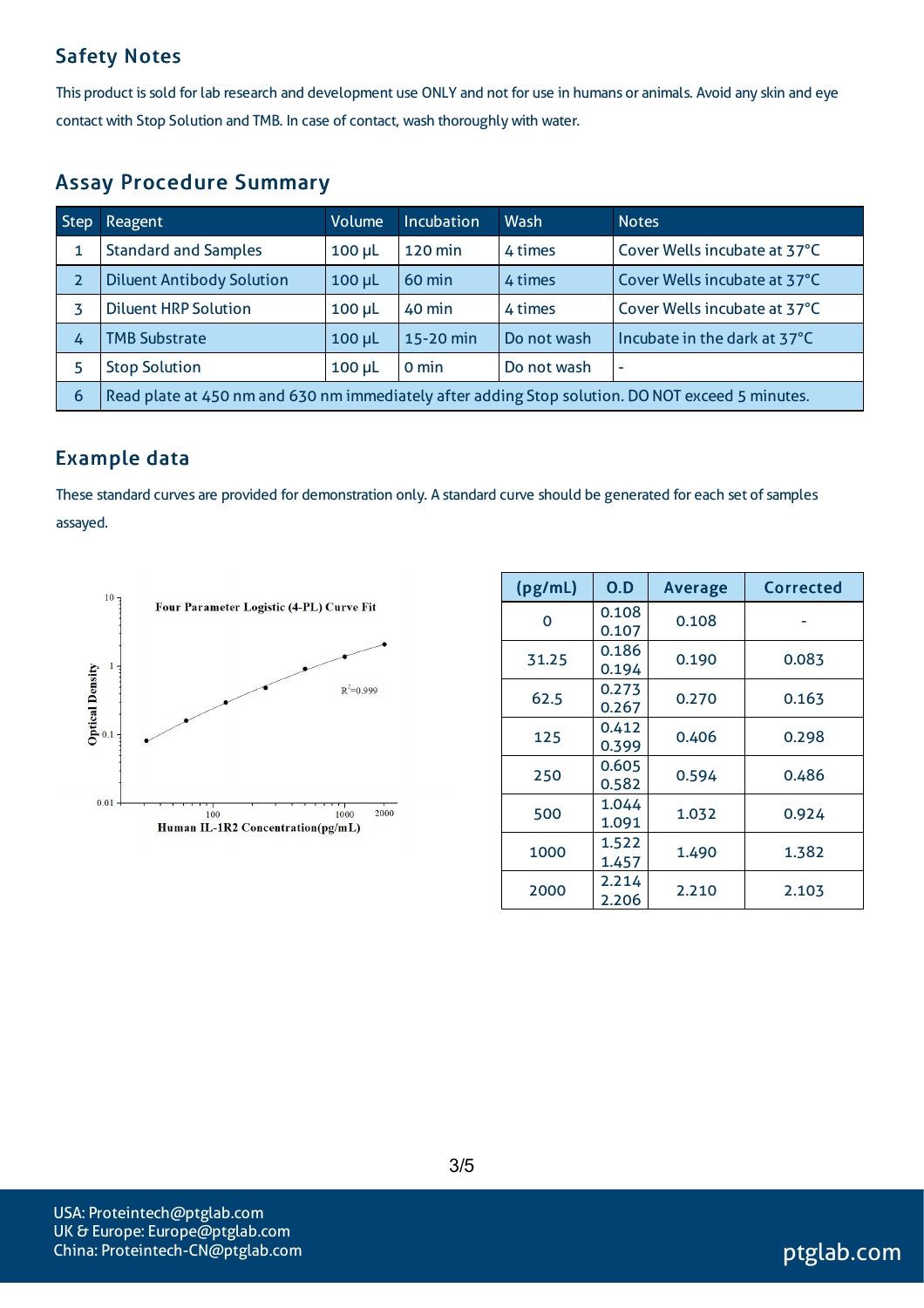## Precision

Intra-assay Precision (Precision within an assay) Three samples of known concentration were tested 20 times on one plate to assessintra-assay precision.

Inter-assay Precision (Precision between assays) Three samples of known concentration were tested in 24 separate assaysto assessinter-assay precision.

| <b>Intra-assay Precision</b> |    |              |           |        |
|------------------------------|----|--------------|-----------|--------|
| Sample                       | n  | Mean (pg/mL) | <b>SD</b> | $CV\%$ |
|                              | 20 | 956.7        | 57.0      | 6.0    |
|                              | 20 | 246.6        | 17.4      | 7.1    |
|                              | 20 | 56.9         | 5.5       | 9.6    |

| <b>Inter-assay Precision</b> |    |              |           |        |
|------------------------------|----|--------------|-----------|--------|
| Sample                       | n  | Mean (pg/mL) | <b>SD</b> | $CV\%$ |
|                              | 24 | 840.5        | 68.4      | 8.1    |
|                              | 24 | 195.0        | 18.0      | 9.2    |
|                              | 24 | 45.1         | 4.5       | 10.1   |

## Recovery

The recovery of IL-1R2 spiked to three different levels in four samples throughout the range of the assay in various matrices was evaluated.

| Sample Type |      | Average% of Expected | Range (%) |
|-------------|------|----------------------|-----------|
| Human serum | 1:8  | 93                   | 76-128    |
|             | 1:16 | 98                   | 71-129    |

## Sample Values

Serum and plasma samples from healthy volunteers were evaluated for IL-1R2 in this assay. No medical histories were available for the donors used in this study.

| <b>Sample Type</b>   | Detectable (pg/mL) | Range (pg/mL)   |
|----------------------|--------------------|-----------------|
| Human serum $(n=16)$ | 2,216.0            | 1,482.1-3,561.1 |

## Sensitivity

The minimum detectable dose of human IL-1R2 is 8.0 pg/mL. This was determined by adding two standard deviations to the concentration corresponding to the mean O.D. of 20 zero standard replicates.